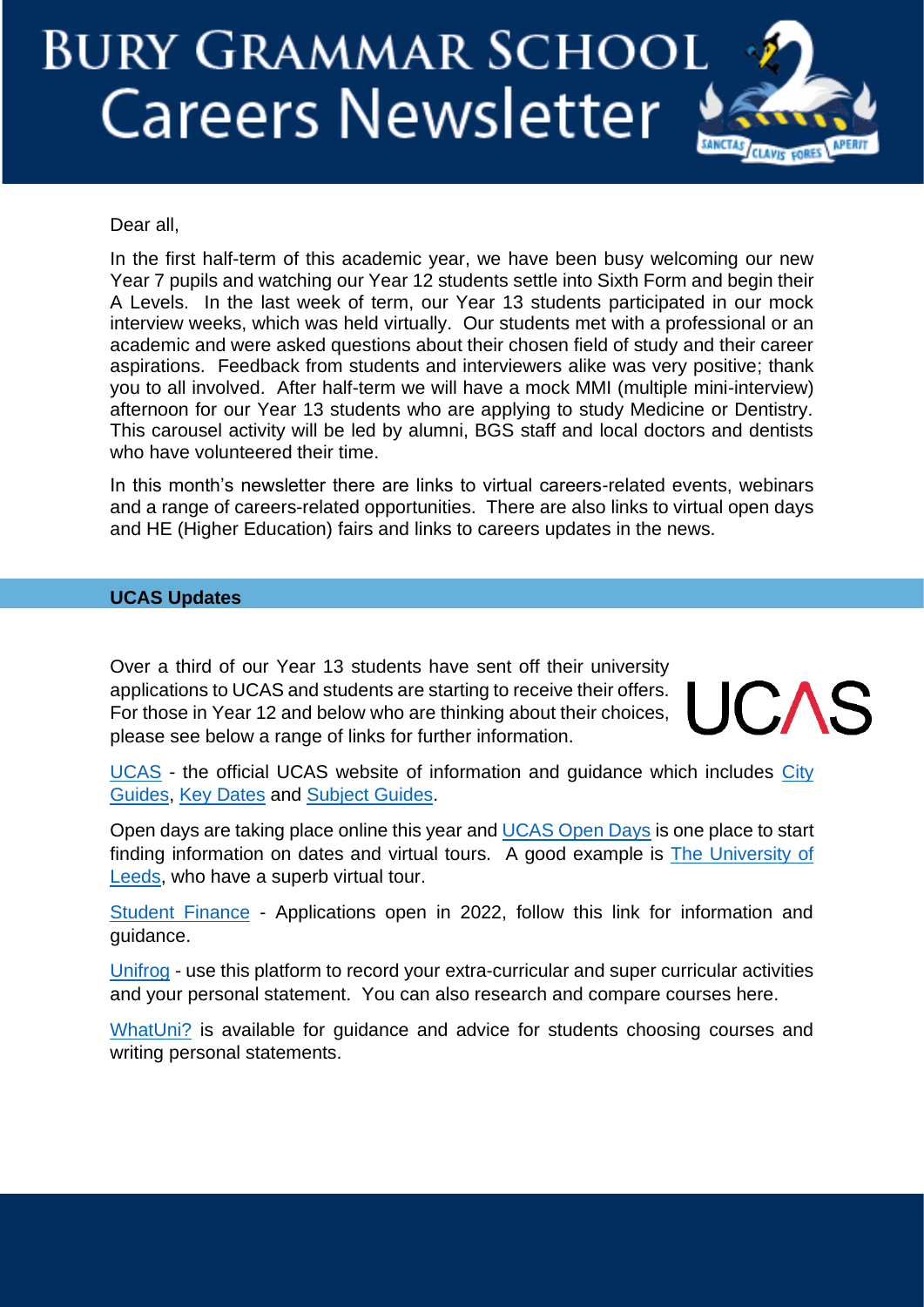#### **Online talks, lectures and events**

## **Online lectures available from The University of Law (Years 10-13) throughout November and December**

- Tuesday 9th November *Does The World Need More Entrepreneurs?* Students will explore what it takes to become an entrepreneur, whether they are born or made and their value to society. This session will also discuss how to exploit market opportunities and consider the impact of the external environment using SWOT and PESTLE analysis.
- Saturday 13th November *Business Spotlight Day: From Concept to Reality - The Journey of a Product* Join the University of Law Business School to look at the different marketing aspects of the lifecycle of everyday products plus hear first-hand how the topics we cover in the sessions are applied in the real world of business.
- Tuesday 14th December *How do you Defend Reasonable Force? -* Students will enhance their learning in Law topics including self-defence, reasonable force, and malicious revenge. We will cover what is self-defence and reasonable force; the subjective and objective tests; historic self-defence cases; can you defend your home from an intruder.

## **Click [here](https://www.law.ac.uk/events/booking/?_cldee=Y3dpbHNvbkBoaWdoY2xpZmZlc2Nob29sLmNvbQ%3d%3d&recipientid=contact-dbfa00287024e911a98400224800cf35-fd83f136f3ef4ace851651a4b3d5a80e&esid=72ad8323-cb17-ec11-b6e6-0022481aa065) to register for any of these events.**

**Online talks with Oxplore (All years)** – Below are details of upcoming events led by Oxplore, an engaging digital resource from the University of Oxford.

- **3rd November, 2pm -** [Oxplore](https://oxplore.us15.list-manage.com/track/click?u=d35af91ffb638ee455a651bae&id=f4954d12bd&e=71de1220db) Live: Do Aliens Exist? Dr Tom Crawford (Tom Rocks Maths) explores the possibility that we're not alone in the Universe. Tom will be joined by the astrophysicist and popular science YouTuber Dr Becky, Sci-Fi expert Simona Bartolotta, and the behavioural scientist Hubert Au. Suitable for students aged 11-18.
- **24th November, 4pm -** Oxplore Book Club author Q&A with Philip [Pullman](https://oxplore.us15.list-manage.com/track/click?u=d35af91ffb638ee455a651bae&id=76a41a4c91&e=71de1220db) *Northern Lights* is November's recommended read and we're excited to announce that students will have the opportunity to share their thoughts and questions about the text with Philip Pullman himself! Suitable for students aged 11-14.
- **15th December, 4pm -** Oxplore Book Club author Q&A with Nikki [Sheehan](https://oxplore.us15.list-manage.com/track/click?u=d35af91ffb638ee455a651bae&id=54887f81e4&e=71de1220db) Nikki Sheehan is the author of our December Book Club read, *Who Framed Klaris Cliff?* Join us live on Zoom from 4pm for a book chat with Nikki and a special Christmas quiz! Suitable for students aged 11-14.
- **26th October - The Great Vaccine Rollout: Covid-19, Cooperation & Global Public Goods** – International experts in economics and public affairs discuss vaccine nationalism: why do some countries cooperate, and others go it alone? And what are the consequences? Suitable for all years. Please click [here](https://www.admin.cam.ac.uk/whatson/detail.shtml?uid=3f9e7110-c4b6-4215-8059-0c80366692a5&utm_campaign=newsletters&utm_medium=email&utm_source=553837_Whats%20On%20October&dm_i=6DCF,BVCD,2NEZ8G,1FGQ5,1) to register for the talk.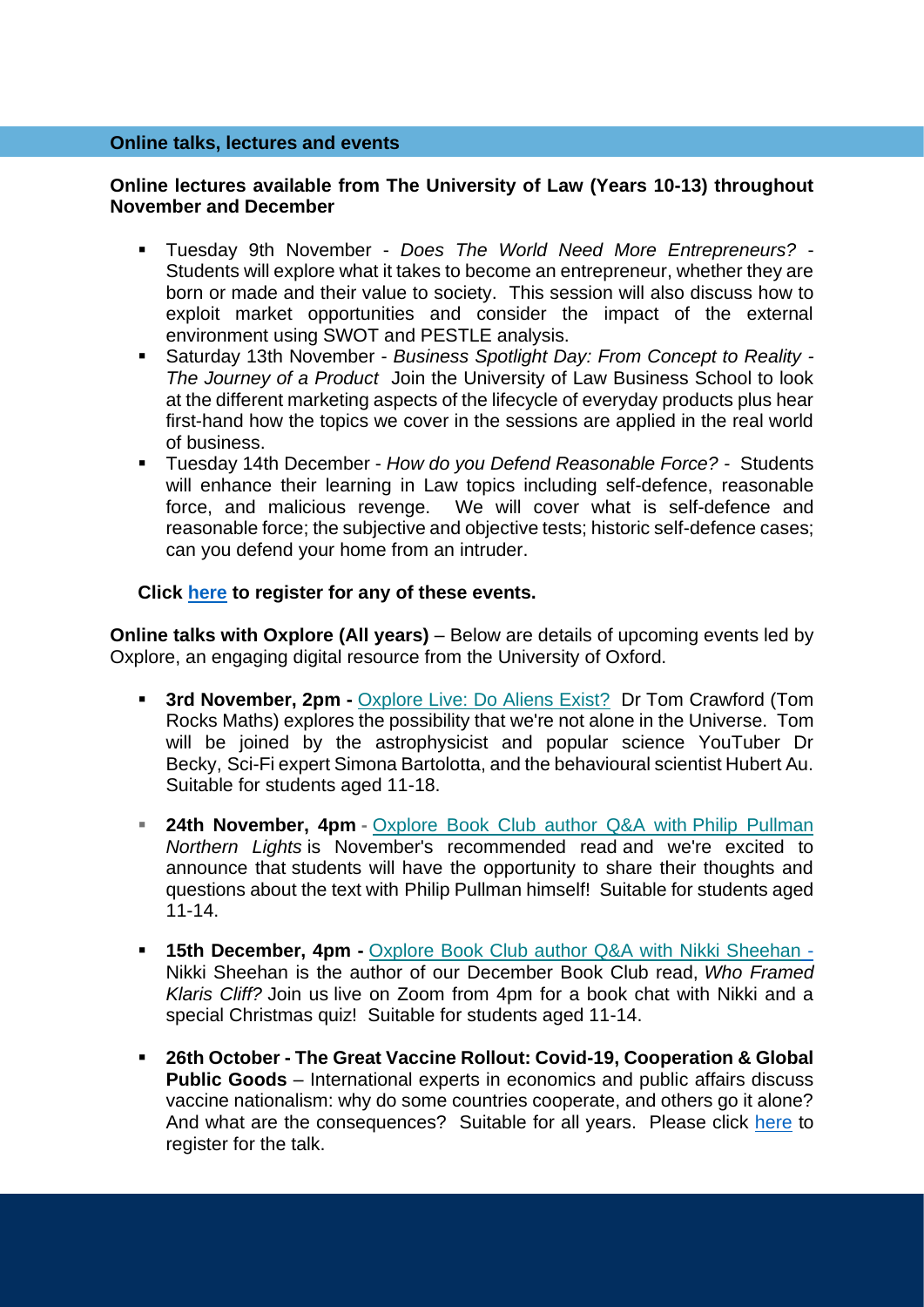- **Online Exhibition: Global Conversations (All years)** This online exhibition was created from an international open call for art and is part of the 20th Anniversary programme of the Centre for Research in the Arts, Social Sciences and Humanities (CRASSH). The exhibition will run until the end of December. Click [here](https://www.admin.cam.ac.uk/whatson/detail.shtml?uid=d03d39f2-77f2-4f63-a541-de0fe8fe9dd9) to register for the event with Cambridge University.
- **The Travels of the Artic (All years)** This online exhibition is curated by Dr Anna Gielas (University of Cambridge), launches on gloknos' website on 1 August 2021. Dr Anna Gielas is a European Fellow at the Scott Polar Research Institute in Cambridge, where she investigates discourses on the Arctic in scientific periodicals during the long nineteenth century. Click [here](https://www.admin.cam.ac.uk/whatson/detail.shtml?uid=1bfc3a53-a472-4390-8936-1af2560f6b01) to register for the event.

#### **Online Masterclasses**

**Love Languages Masterclass – (Year 11) -** The programme is designed to bring language learning to life, build confidence and make learning a language exciting for young people. We hope to encourage you to continue with language learning beyond GCSE and to understand the importance of languages in a global context. Throughout the programme, you'll learn about the benefits of being multilingual in the working world, practice using your target language inside and outside of the classroom setting and have a go at learning some other languages on offer at Cambridge University. **Deadline: 1st November 2021** [https://cambridge.eu.qualtrics.com/jfe/form/SV\\_8cCQTMoez0wLYR8](https://cambridge.eu.qualtrics.com/jfe/form/SV_8cCQTMoez0wLYR8)

**The Easy As Pi Programme (Year 11)** this is open to Year 11 Female and Nonbinary Mathematicians. This programme will open your eyes to the magic of Maths and its use in solving crucial problems in today's world. Through a series of handson extra-curricular online workshops, students all over the UK will meet to explore the subject in innovative and interesting ways. The masterclasses are led by inspiring workshop leaders who come from a variety of backgrounds. They will share their enthusiasm and experience with the participants, nurturing their curiosity. The programme allows students to gain a deeper understanding of the scope, creativity, relevance and potential applications of Maths. **Deadline: 1st November 2021** [https://cambridge.eu.qualtrics.com/jfe/form/SV\\_cZvzij8yjjjb1R4](https://cambridge.eu.qualtrics.com/jfe/form/SV_cZvzij8yjjjb1R4)

**MAT Livestream 2021 (Years 11-13)** If you are thinking of applying to study Mathematics at university, Oxford University are running a weekly livestream, talking about maths problems, and discussing problem-solving strategies, with a particular focus on Oxford's Mathematics Admissions Test (MAT). The sessions are free and available for everyone. Click **[here](https://www.maths.ox.ac.uk/node/36263)** to learn more.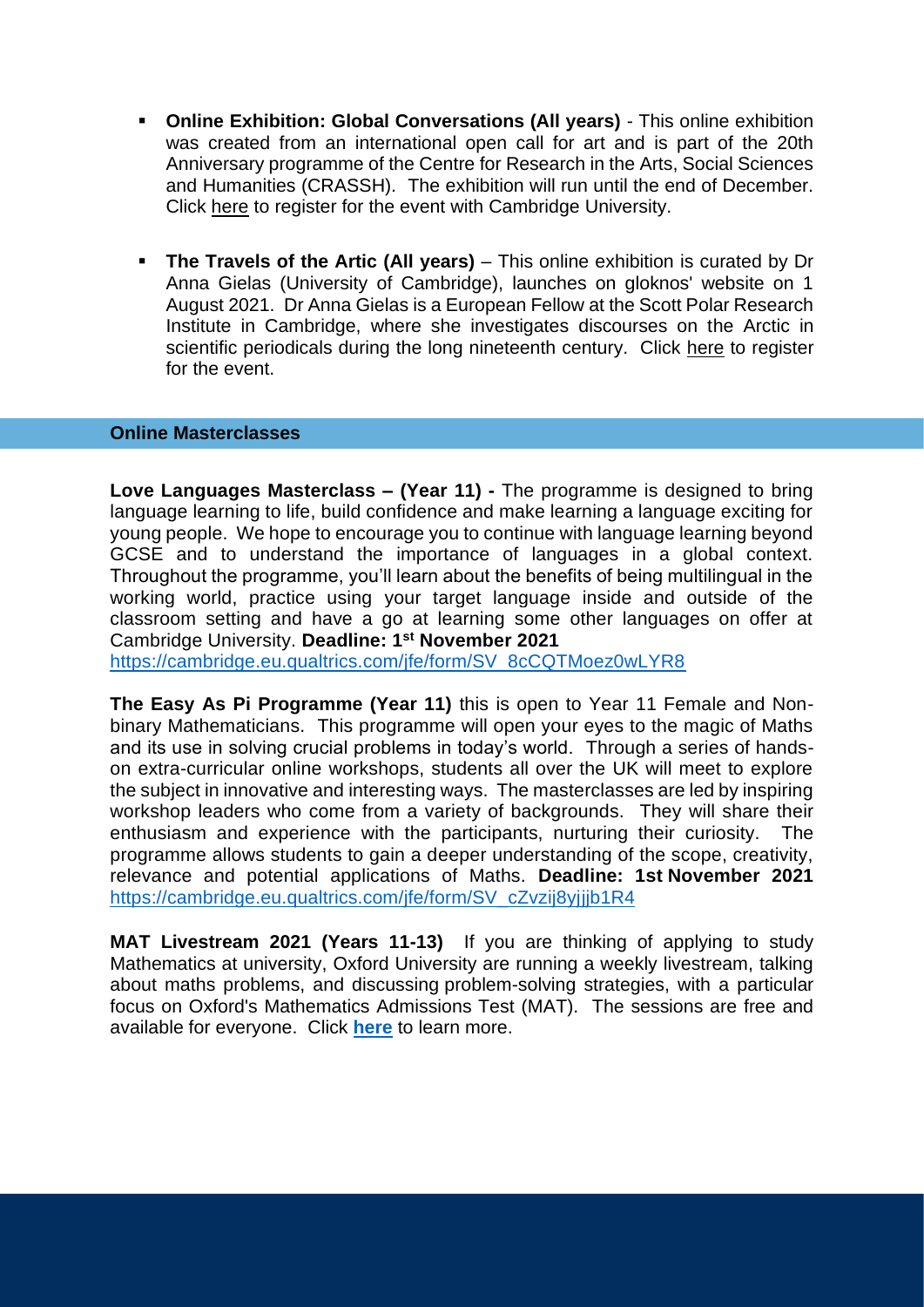#### **Competitions**

**Oxford Essay Competition – International Development (Year 11-13)** The Oxford Forum for International Development (OxFID) essay competition is a new initiative for secondary school students in the UK and across the world. This year, the theme is: *"Aurora: Redefining Progress and Navigating Transition".* Students are asked to write an 1800-word essay responding to one of the competition's set questions. To see these and find out more details, please check out the website [here.](https://www.oxfid.co.uk/essay-competition) Applications close on Friday 31st December.

**David Garlick Prize (Years 12 and 13)** – The department of Theology and Religious Studies at the University of Nottingham invites entries for the 2021 David Garlic Prize. Submit your A Level essay for the chance to win £100 in book tokens. The deadline for entries is 30th November, click **[here](https://www.nottingham.ac.uk/humanities/departments/theology-and-religious-studies/news-and-events/david-garlick-prize.aspx)** for more information.

**The Special Species Game (All years)** - Any student interested in STEM subjects, especially those with an interest in Biology/the natural world. The competition presents a wonderful opportunity to harness both your creative imagination and scientific knowledge. You can come up with your own Special Species by combining together different Latin or Greek words and imagining what the species would look like and why the species might have developed those features through evolution. **<https://www.linnean.org/learning/content/special-species>**

**Searchlight Writing for Children Award (Years 11-13)** – Searchlight Writing for Children Awards is a new rolling competition for aspiring authors writing for children or young adults. Their purpose is to shine a bright light on exceptional writing. They publish winning entries and act as a stepping stone for children's authors to achieve their literary dreams**. <https://www.searchlightawards.co.uk/>**

**New College of the Humanities Essay Competition (Year 12) – The selection of** essay titles engages across a broad range of humanities and social sciences topics. The deadline for all essays is Monday 1st January [https://www.nchlondon.ac.uk/pre](https://www.nchlondon.ac.uk/pre-university-programmes/essay/)[university-programmes/essay/.](https://www.nchlondon.ac.uk/pre-university-programmes/essay/) There are essay titles for Art History, Creative Writing, History, Law, Economics, Politics, Philosophy, English, Psychology, and Data Science.

**The Prismatic Jane Eyre Schools Project** - Entrants are asked to produce a poem in another language inspired by a selected passage from *Jane Eyre*. The competition accepts submissions in any language, and all entries need to be accompanied by a literal translation into English. The competition deadline is March 2022. For more details please visit this website [https://bookshelf.mml.ox.ac.uk/2021/07/14/prismatic](https://bookshelf.mml.ox.ac.uk/2021/07/14/prismatic-jane-eyre-schools-project/)[jane-eyre-schools-project/.](https://bookshelf.mml.ox.ac.uk/2021/07/14/prismatic-jane-eyre-schools-project/)

**The David Raeburn Prize (Years 7-13)** - The Faculty of Classics, in partnership with the Archive of Performances of Greek and Roman Drama (APGRD), is proud to launch the David Raeburn Prize, an exciting new performance competition for young people from across the UK. Perform a piece of ancient drama or deliver a spoken word composition and be in with the chance of winning great prizes. The deadline for entries is Thursday 2nd December 2021.

[https://clasoutreach.web.ox.ac.uk/drama-competition-2021.](https://clasoutreach.web.ox.ac.uk/drama-competition-2021)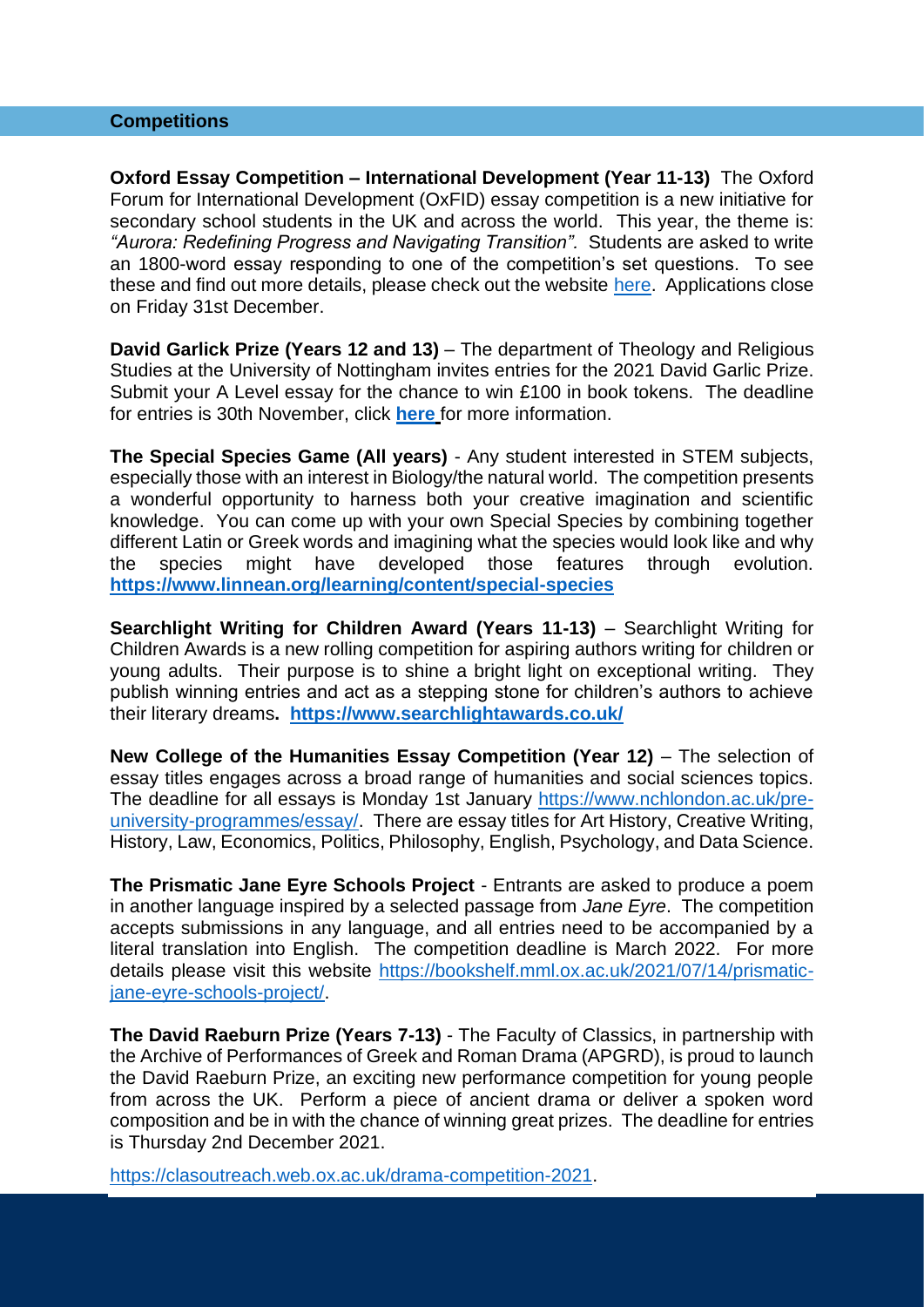# **Virtual Open Days and HE (Higher Education) Fairs**

## **What Career live? – 12th and 13th November - (Years 11-13)**

With so many options to choose from when you leave school, it can be hard to know where to start. Get your free ticket to this live virtual event to explore your options. Log in to this essential event for 15 - 19 year olds to chat to top universities and leading employers, watch a packed programme of free talks and get expert advice to help you achieve your career goals. With exhibitors including NHS, Capita, Rolls Royce, AON, UCFB, Jaguar, Land Rover and universities including University of Southampton, University of Bath, University of Reading, Liverpool Hope University, De Montfort University, Keele University, Ravensbourne University London, University Of Lincoln and many more!

For more information: [https://vmg.6connex.eu/event/vmgevents/WCL21/register.](https://vmg.6connex.eu/event/vmgevents/WCL21/register)

**Oxbridge Access Conference – 6th November 2021** – The Sikh Societies of Oxford and Cambridge Universities run an annual access conference to help, support, and encourage young Singhs and Kaurs to get into some of the top universities in the country. This year, the conference will take place on 6th November 2021 and will be hosted at St Catherine's College, Cambridge. [https://oxbridge.sikhsoc.org/.](https://oxbridge.sikhsoc.org/)

**Virtual National Apprenticeship Show – 17th November (Years 11-13)** Registration is now open for the virtual National Apprenticeship show. This educational event highlights apprenticeship opportunities and offers information from your region's top employers and training providers. Click [here](https://nasnorth.vfairs.com/en/register?utm_source=https%3a%2f%2fschools.tecl.co.uk%2feducationcompany5lz%2f&utm_medium=email&utm_campaign=NAS+North+-+Email+1+-+September+2021&utm_term=Your+invitation+to+the+Virtual+National+Apprenticeship+Show+-+North+17th+November+2021+&utm_content=3918960&gator_td=tce9eMgNG30fx%2biu5nlbyqE9uMJsQcy4NjYG6rpntG4ATcO7AdFp5hFSdqcB9lxEMERo6vzCpM0q0lpmYv1Swk3sNaY3wsfQG%2bEhSTCWTeXUkP%2fpkfTKBDA4S%2byx2xwnhzRjoG%2foR21njss3eTKPD9sJvSyb4s0%2bDS288rZ37sTfufq4c8t04iMxuUPO2CEgBMGf6%2blODwRyFNcvGsI4SQ%3d%3d) to register.

If you are looking for an open day, in-person or virtual, you can visit UCAS to search for those you are interested in –

**[https://www.ucas.com/ucas/events/find/type/open-day.](https://www.ucas.com/ucas/events/find/type/open-day)**

#### **Careers in the News**

**Youth Voice Census report 2021 -** [This census captured data from 14 –](https://www.youthemployment.org.uk/youth-voice-census/) 24 year [olds](https://www.youthemployment.org.uk/youth-voice-census/) across the UK earlier this year. Over 3,400 young people shared their views on a range of issues across education, work, job hunting, the impacts of COVID-19 and much more. [Youth Voice Census Report 2021: Young people's mental health is](https://www.youthemployment.org.uk/young-peoples-mental-health-is-suffering-2021-youth-voice-census/)  [suffering; they feel increasingly disconnected from support -](https://www.youthemployment.org.uk/young-peoples-mental-health-is-suffering-2021-youth-voice-census/) Youth Employment UK.

**Guardian UK universities 2022 rankings** – The Guardian's [league table](https://www.theguardian.com/education/ng-interactive/2021/sep/11/the-best-uk-universities-2022-rankings) ranks universities by subject, student satisfactions, staff numbers, spending, and career prospects.

**UCLan creates a Veterinary School -** The University will join an elite list of universities as it opens the 11th Veterinary School in the UK and Lancashire's first. Based at the Preston Campus, the new Veterinary School will deliver foundation,